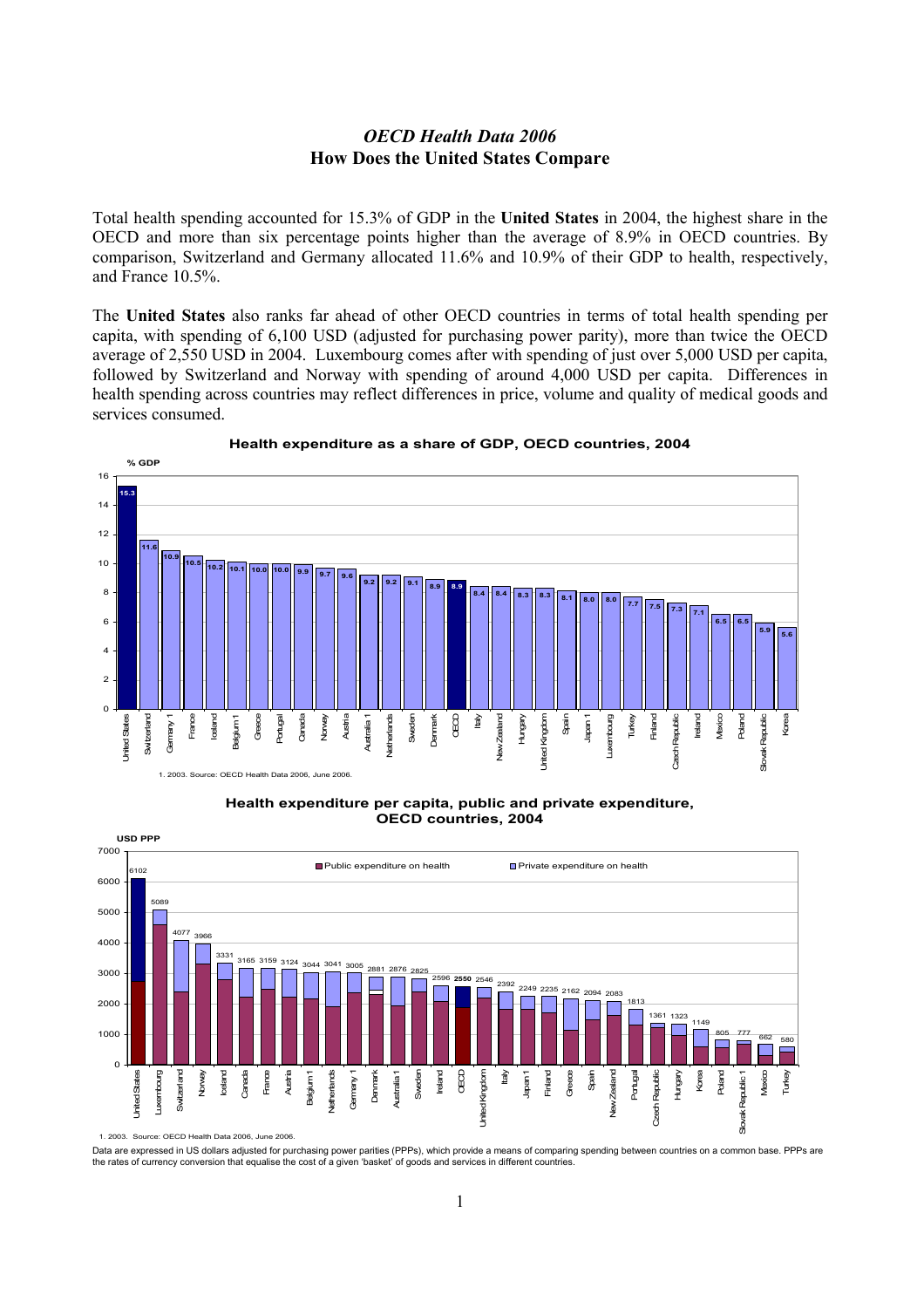Between 1999 and 2004, health spending per capita in the **United States** increased in real terms by 5.9% per year on average, a growth rate exceeding the OECD average of 5.2% per year.

Over the past decade, the share of health expenditure spent on pharmaceuticals in the **United States** increased from 8.5% of total health spending in 1994 to 12.3% in 2004. This remained below the OECD average of 17.7%. In 2004, the **United States** was the top spender on pharmaceuticals (with 752 USD per capita), followed by France.

The public sector is the main source of health funding in all OECD countries, except for the **United States** and Mexico. In the **United States**, only 45% of health spending is funded by government revenues, well below the average of 73% in OECD countries. The public share of total health spending remains the lowest among OECD countries. On the other hand, private insurance accounts for 37% of total health spending in the **United States**, by far the largest share among OECD countries. Beside the **United States**, Canada, France and the Netherlands also have a relatively large share of health spending paid by private insurance (more than 12%).

## **Resources in the health sector (human, physical)**

Despite the relatively high level of health expenditure in the **United States**, there are fewer physicians per capita than in most other OECD countries. In 2004, the **United States** had 2.4 practising physicians per 1 000 population, below the OECD average of 3.0.

There were 7.9 nurses per 1 000 population in the **United States** in 2002, which is slightly lower than the average of 8.3 across OECD countries.

The number of acute care hospital beds in the **United States** in 2004 was 2.8 per 1 000 population, also lower than the OECD average of 4.1 beds per 1 000 population. As in most OECD countries, the number of hospital beds per capita has fallen over the past twenty-five years, from 4.4 beds per 1 000 population in 1980 to 2.8 in 2004. This decline has coincided with a reduction in average length of stays in hospitals and an increase in day-surgery patients.

## **Health status and risk factors**

Most OECD countries have enjoyed large gains in life expectancy over the past 40 years. In the **United States**, life expectancy at birth increased by 7.6 years between 1960 and 2003, which is less than the increase of over 14 years in Japan, or 8.6 years in Canada. In 2003/4, life expectancy in the **United States** stood at 77.5 years, below the OECD average of 78.3 years. Japan, Iceland, Switzerland, Sweden and Australia were the 5 countries registering the highest life expectancy.

Infant mortality rates in the **United States** have fallen greatly over the past few decades, but not as much as in most other OECD countries. It stood at 6.9 deaths per 1 000 live births in 2003, above the OECD average of  $5.7$ .<sup>1</sup> Among OECD countries, infant mortality is the lowest in Japan and in the Nordic countries (Iceland, Sweden, Norway and Finland), with rates all below 3.5 deaths per 1 000 live births.

The proportion of daily smokers among the adult population has shown a marked decline over recent decades across most OECD countries. Much of this decline can be attributed to policies aimed at reducing tobacco consumption through public awareness campaigns, advertising bans and increased taxation. In the **United States**, the proportion of smokers among adults has been cut in half over the past twenty-five years,

<sup>&</sup>lt;sup>1</sup> Some of the international variation in infant mortality rates is due to variations in registering practices of premature infants (whether they are reported as live births or not). In the United States, Canada and the Nordic countries, very premature babies (with relatively low odds of survival) are registered as live births, which *increases* mortality rates compared with other countries that do not register them as live births.